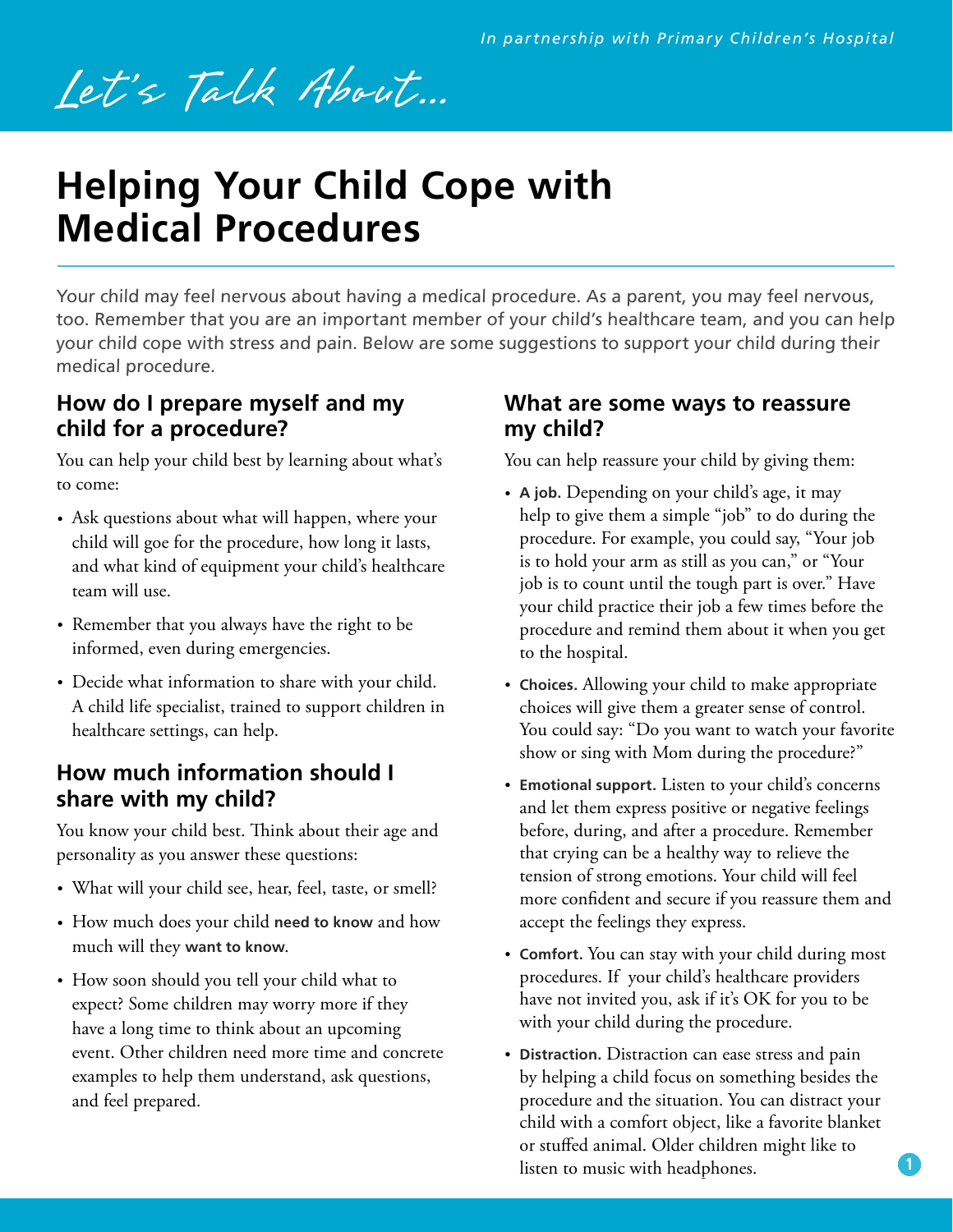| Age-appropriate ways to comfort your child                                                                                                                                                             |                                                                                                                                            |
|--------------------------------------------------------------------------------------------------------------------------------------------------------------------------------------------------------|--------------------------------------------------------------------------------------------------------------------------------------------|
| For babies up to 1 year<br>• Talk or sing softly<br>• Offer a pacifier or blanket<br>• Play music                                                                                                      | • Touch or massage them gently<br>• Dim the lights after the procedure (if possible)                                                       |
| For toddlers (1 to 3 years old)<br>• Offer a favorite toy or interesting new one<br>• Read a story together<br>• Play familiar music                                                                   | • Blow bubbles or party blowers<br>• Gently rub your child's head or feet                                                                  |
| For preschoolers (3 to 5 years old)<br>• Hold hands<br>• Count or say the ABCs<br>• Tell a story<br>• Blow bubbles or party blowers                                                                    | • Play favorite music or sing songs<br>• Let your child choose whether to watch the<br>procedure                                           |
| For school-age children (6 to 12 years old)<br>• Give your child a toy or ball to squeeze<br>• Do some deep, gentle breathing<br>• Play favorite music<br>• Have your child count backwards or by twos | • Ask your child to close their eyes and think of a<br>favorite place<br>• Let your child choose whether to watch the<br>procedure         |
| For teens (13 and older)<br>• Do some deep, gentle breathing<br>• Play favorite music through headphones<br>• Help your child find something funny about<br>the situation                              | • Ask your child to close their eyes and think of a<br>favorite place<br>• Talk about your child's friends, hobbies, or upcoming<br>events |



**Sideways lap-sit**

Place your child sideways on your lap. Secure your child's arms with your own. Hold your child's hand.



#### **Stomach hug**

Seat your child on the edge of the bed or exam table. Wrap your child's arms around your stomach. Hold your child's arms in place with a firm hug.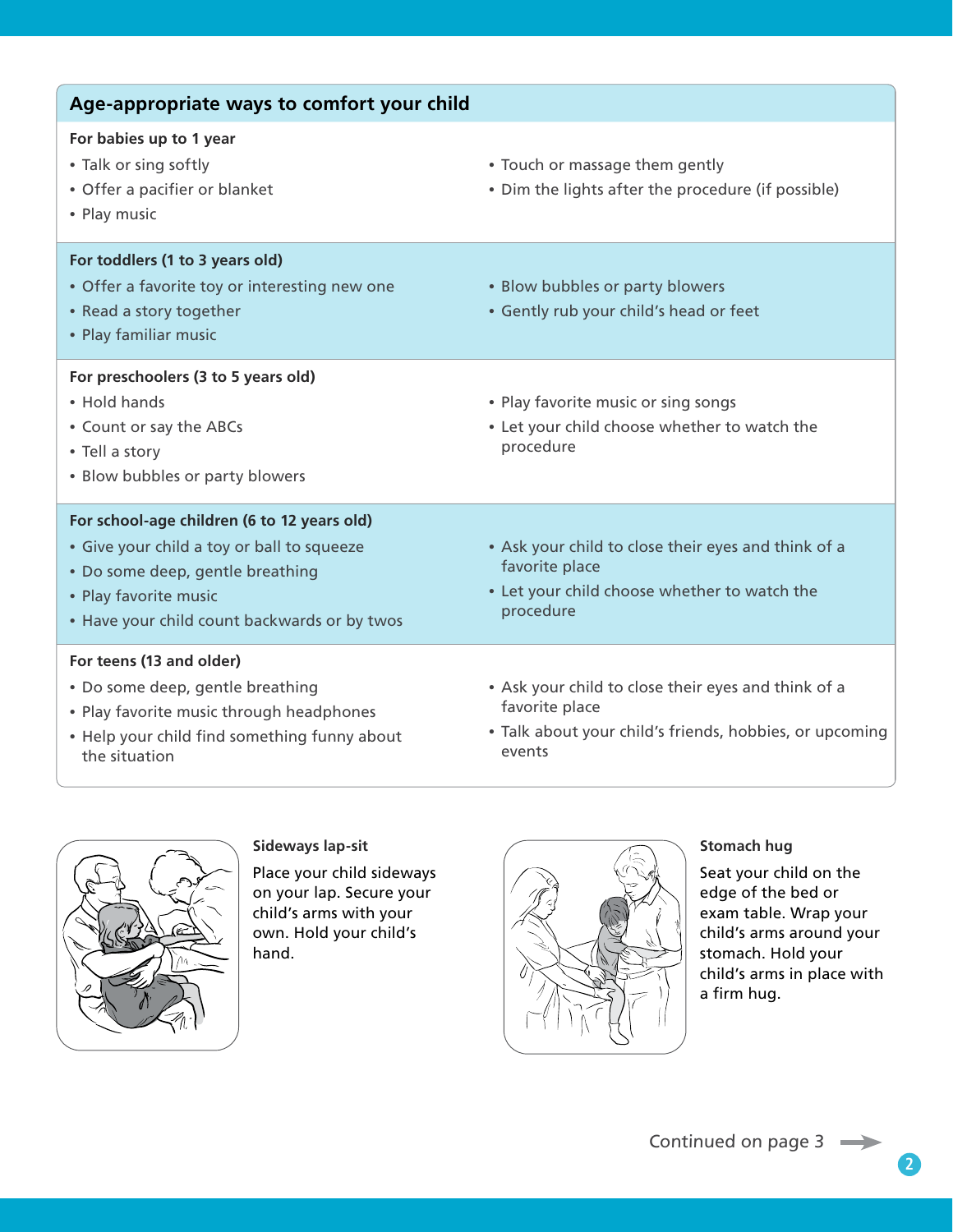

#### **Chest-to-chest hug**

Place your child facing you on your lap. Wrap your child's legs around your waist and support their head. Your child's arm can go under your arm (as shown) or over your shoulder. Your child can turn their head toward the procedure or away from it.



#### **Side-by-side sitting**

Sit halfway on the bed or exam table next to your seated child. Hug your child's shoulders securely. You can also hold their hand.



If the medical team needs access to your child's mouth, nose or ears, you can hold your child over your shouder. A second staff member may need

during the procedure.

**Shoulder hug**



**"Sledding" position** Place your child on your lap so that their back rests on your chest. Secure your child's arm with your own. You may also secure your child's legs by placing your legs on top of your child's ankles.



#### **Knee-to-knee hold**

Sit knee-to-knee with the medical staff person and lay your child so that their back rests on your lap. Put your child's legs around your waist and hold their hands with your own. This position lets you maintain eye contact with your child while giving the medical team access to their mouth, nose, face, and head.

### **What are some encouraging things to tell my child?**

You can comfort your child with encouraging words—especially if you use a calm, soothing voice. The tone and familiarity of your voice can reassure your child even if they're too young to understand the words. Here are some suggestions:

• **Express confidence.** Tell your child you believe in them: "This is hard, but I know you can get through this."

- **Help your child focus.** Gently remind your child of their job, what they can do to relax, or what they can look forward to: "This will be over soon. What should we do afterward?"
- **Show your commitment.** Remind your child that you care about how they feel and that they're not alone: "I'm sorry you feel sad and worried. I'm right here with you."
- **Praise them.** If your child becomes upset and has trouble staying in control of their feelings, praise them for trying to get through a hard situation: "I know you're trying your best. We're almost done."

**3**